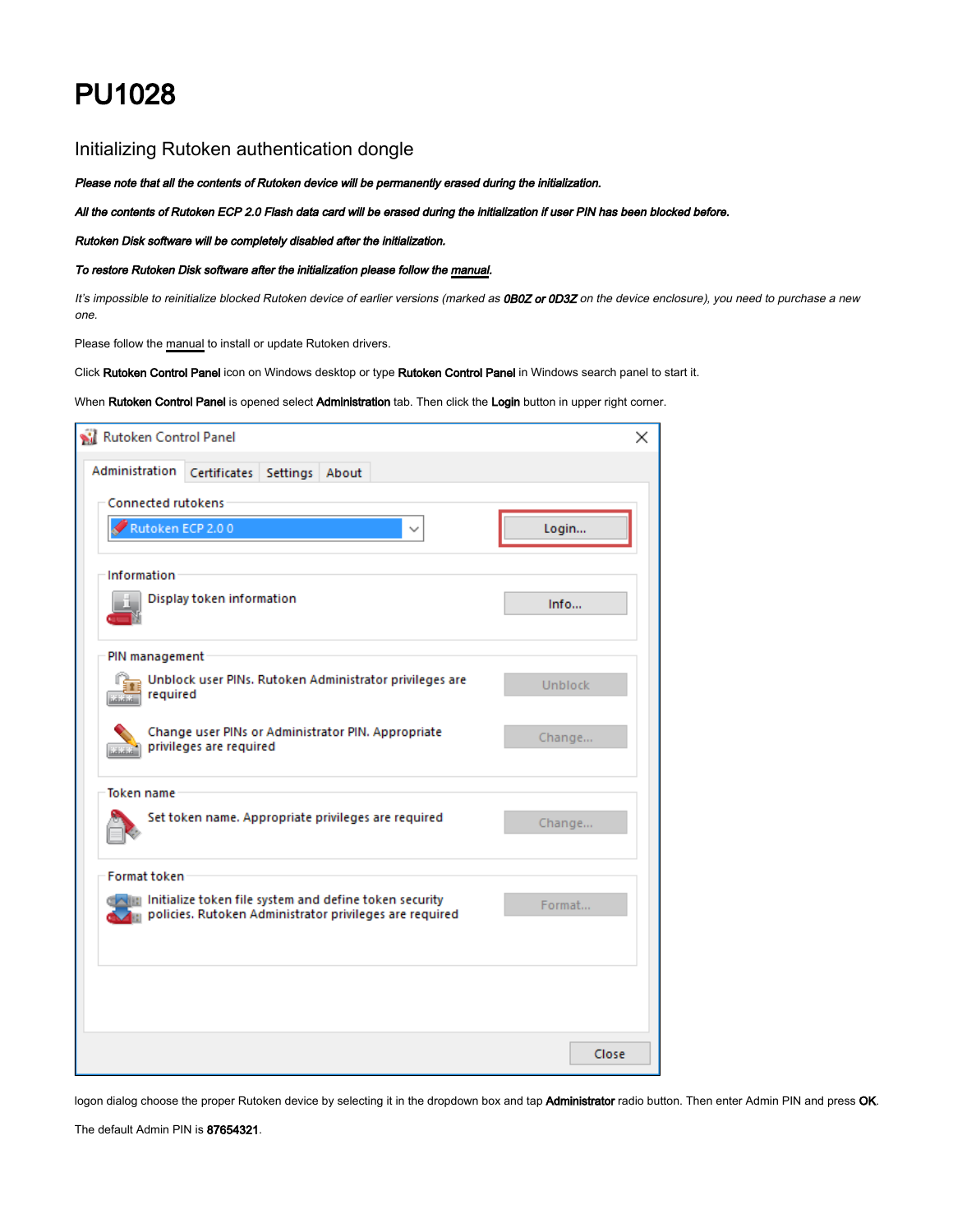| <b>Rutoken Control Panel</b>            |        |
|-----------------------------------------|--------|
| <b>Enter PIN</b><br>Reader              |        |
| Rutoken ECP 2.00                        |        |
| $\bigcirc$ User<br>Administrator<br>PIN |        |
|                                         | EN     |
| ок                                      | Cancel |

If Admin PIN is lost, you need to block Rutoken device by entering invalid PIN value so many times as required. The invalid PIN length should be greater than 6.

| Rutoken Control Panel                                                                                                | $\times$       |
|----------------------------------------------------------------------------------------------------------------------|----------------|
| Administration  <br>Settings About<br>Certificates                                                                   |                |
| <b>Connected rutokens</b>                                                                                            |                |
| Rutoken ECP 2.00                                                                                                     | Logout         |
| Information                                                                                                          |                |
| Display token information                                                                                            | Info           |
| PIN management                                                                                                       |                |
| Unblock user PINs. Rutoken Administrator privileges are<br>required                                                  | <b>Unblock</b> |
| Change user PINs or Administrator PIN. Appropriate<br>privileges are required<br>salaha .                            | Change         |
| <b>Token</b> name                                                                                                    |                |
| Set token name. Appropriate privileges are required                                                                  | Change         |
| <b>Format token</b>                                                                                                  |                |
| In Initialize token file system and define token security<br>policies. Rutoken Administrator privileges are required | Format         |
|                                                                                                                      |                |
|                                                                                                                      |                |
|                                                                                                                      |                |
|                                                                                                                      | Close          |

After Format... button is enabled click it to open Format token dialog box.

In this dialog you may set the new values of token name, User and Admin PIN's and permit the account keepers to change user PIN.